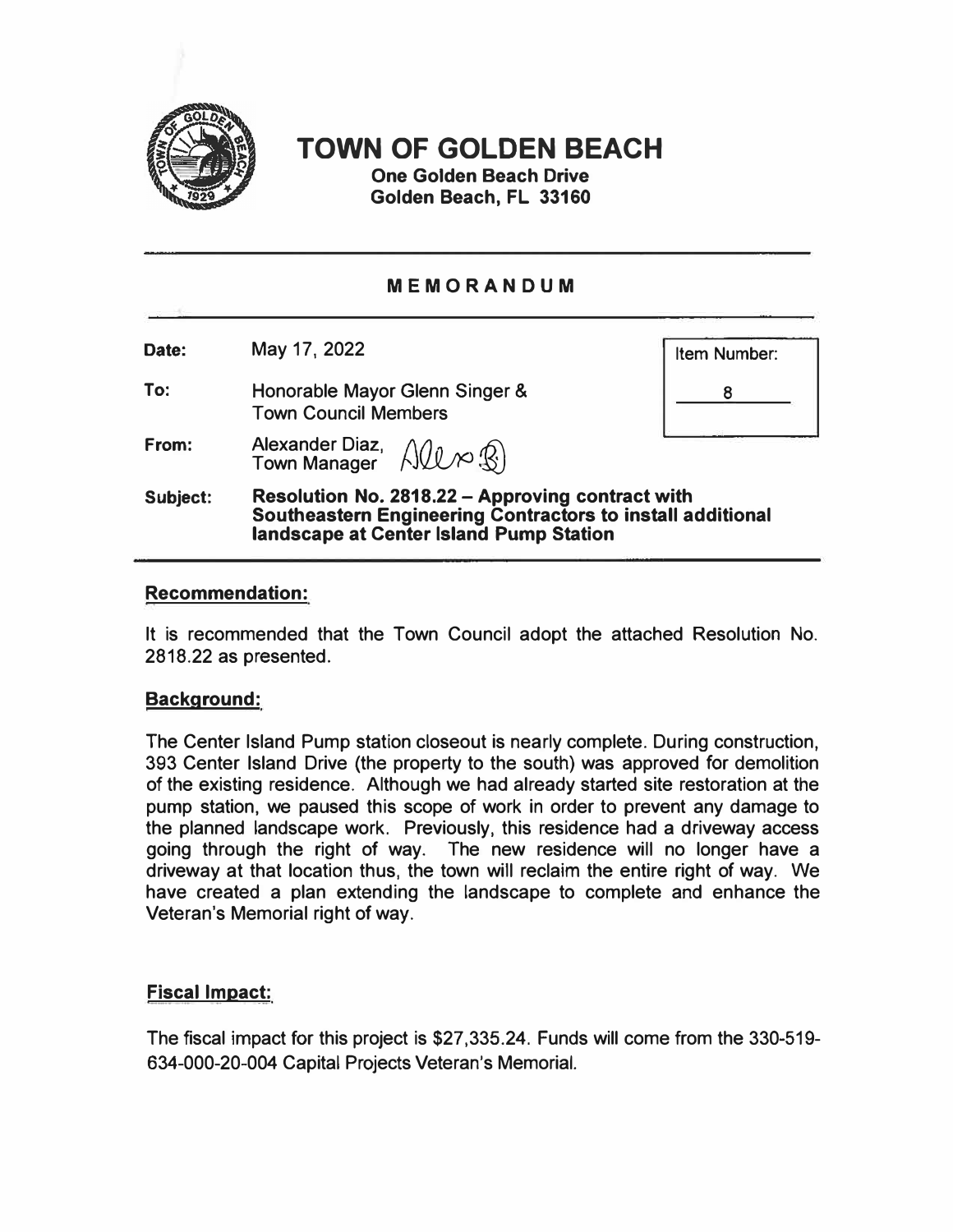## **TOWN OF GOLDEN BEACH, FLORIDA**

#### **RESOLUTION NO. 2818.22**

A RESOLUTION OF THE TOWN OF GOLDEN BEACH, **AUTHORIZING FLORIDA, AND APPROVING** CONTRACT WITH SOUTHEASTERN **ENGINEERING ADDITIONAL** CONTRACTORS, INC. TO **INSTALL** LANDSCAPING AT THE CENTER ISLAND PUMP STATION: PROVIDING FOR WAIVER OF COMPETITIVE BIDDING; PROVIDING FOR IMPLEMENTATION; AND PROVIDING FOR AN EFFECTIVE DATE.

**WHEREAS,** the Town Council wishes to engage Southeastern Engineering Contractors, Inc. ("Southeastern") to perform certain landscape improvements to complete and enhance the Veteran's Memorial right-of-way near the Center Island Pump Station (the "Work"), for an amount not to exceed \$27,335.24; and

**WHEREAS, Southeastern has agreed to perform the Work; and** 

**WHEREAS.** the Town and Southeastern wish to enter into a contract for the Work.

pursuant to the terms of the proposal attached hereto as Exhibit "A" to this Resolution (the

"Proposal"); and

**WHEREAS, the Work is exempt from competitive bidding under Florida law, and** 

it is otherwise impractical to competitively bid the Work; and

**WHEREAS, the Town Council has determined that it is in the best interests of** the Town to make the roadway improvements and to approve a contract with Southeastern:

NOW, THEREFORE, BE IT RESOLVED BY THE TOWN COUNCIL OF THE TOWN OF GOLDEN BEACH, FLORIDA, AS FOLLOWS: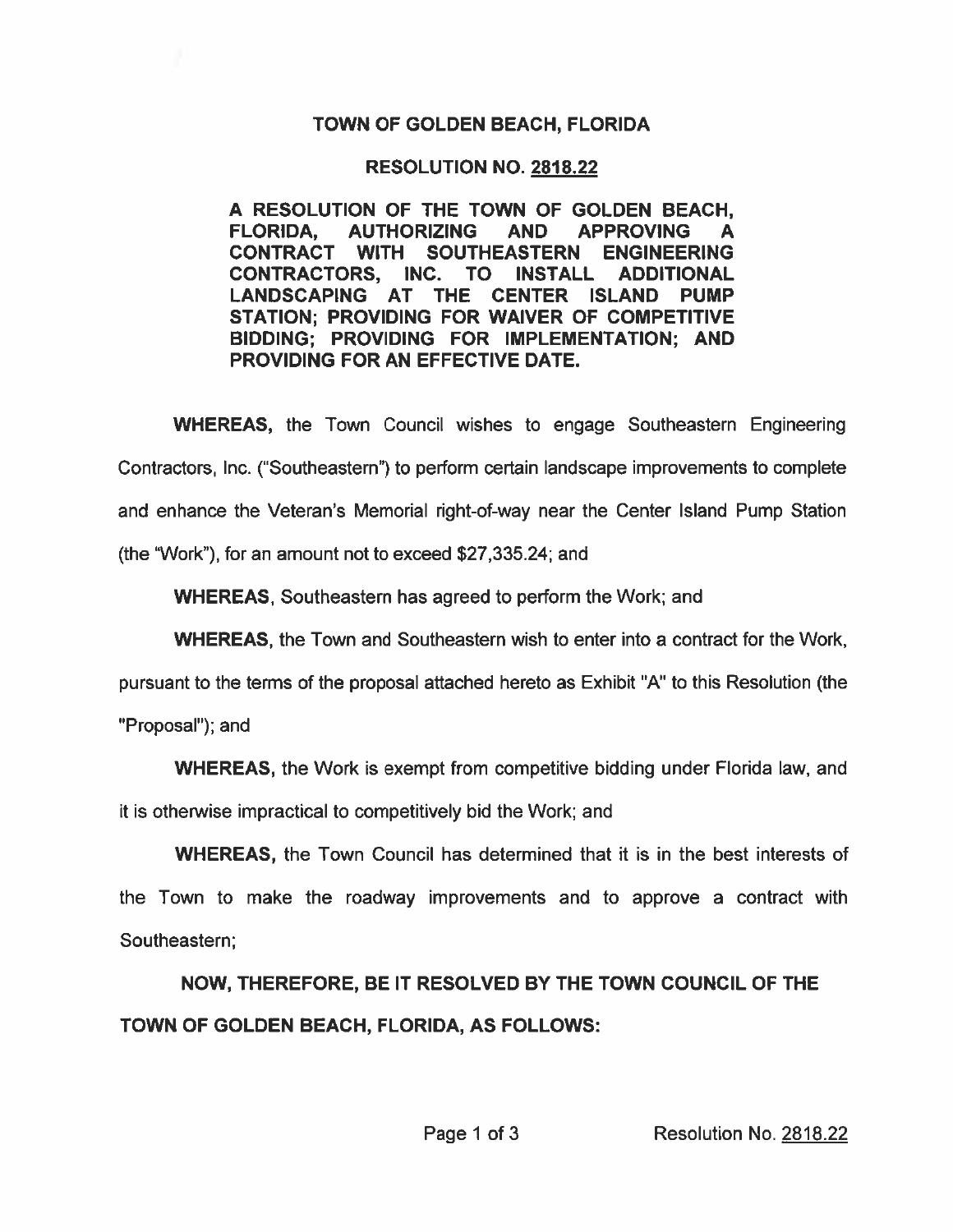**Section 1.** Recitals Adopted. Each of the above stated recitals are hereby adopted, confirmed and incorporated herein.

Section 2. Authorization and Approval. The Town Council hereby authorizes and approves a contract with Southeastern pursuant to the terms of the Proposal attached hereto as Exhibit "A," authorizes the Mayor to execute the contract on behalf of the Town once approved as to form and legal sufficiency by the Town Attorney, and authorizes the expenditure of funds as detailed in the attached Proposal.

Section 3. **Waiver of Competitive Bidding.** Pursuant to the Town's Ordinance No. 540.09, the Town Council hereby finds that it is impractical to competitively bid the Work and not in the best interests of the Town.

**Section 4.** Implementation. The Town Mayor and Town Manager are hereby authorized to take any and all action necessary to implement this Resolution in accordance with its terms and conditions.

**Section 5. Effective Date.** This Resolution shall be effective immediately upon adoption.

Sponsored by Town Administration.

The Motion to adopt the foregoing Resolution was offered by Councilmember Lusskin, seconded by Councilmember Bernstein, and on roll call the following vote ensued:

| <b>Mayor Glenn Singer</b>              | Ave        |
|----------------------------------------|------------|
| Vice Mayor Jaime Mendal                | <u>Aye</u> |
| <b>Councilmember Bernard Einstein</b>  | Aye        |
| Councilmember Judy Lusskin             | Aye        |
| <b>Councilmember Kenneth Bernstein</b> | Aye        |